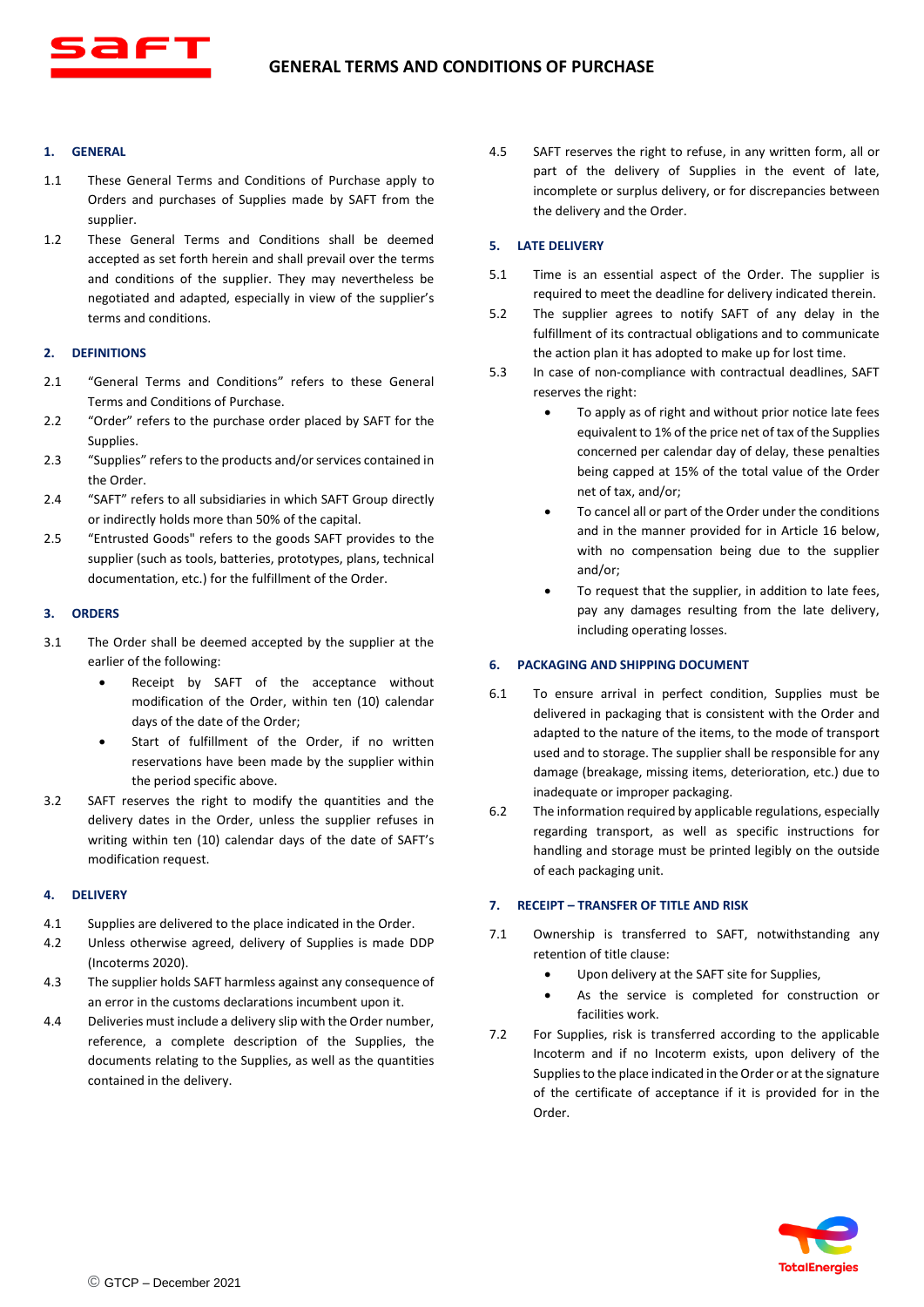## **8. ENTRUSTED GOODS**

- 8.1 Entrusted Goods are provided solely for filling SAFT Orders and are considered on loan.
- 8.2 These goods remain the property of SAFT. They must be identified as such and stored so as to avoid confusion with supplier or third-party goods. Any modification or destruction of Entrusted Goods shall be subject to the prior written approval of SAFT.
- 8.3 The supplier agrees to return the Entrusted Goods in good condition and correctly maintained, at the first request of SAFT.
- 8.4 The supplier shall ensure surveillance of the Entrusted Goods and take all appropriate measures to protect against theft or damage. In case of direct or indirect infringement of Entrusted Goods, the supplier shall immediately notify SAFT in writing and take all necessary steps to defend the rights of SAFT concerning the Entrusted Goods.

### **9. PRICES – INVOICES – PAYMENT**

- 9.1 The prices stated in the Order are firm and not revisable. Prices are DDP (Incoterms 2020) to the delivery point indicated in the Order.
- 9.2 Invoices shall include the information of the Order that allows the identification and verification of the Supplies. Invoices shall be sent to the billing address listed in the Order and, unless otherwise agreed, not before delivery of the Supplies.
- 9.3 Unless otherwise agreed, invoices are payable no later than sixty (60) days from the invoice date, subject to presentation of an invoice compliant with regulations in force and Article 9.2.
- 9.4 In case of late payment, late fees equal to three times the legal interest rate in France shall become payable on the day following the payment due date, combined, where appropriate, with a lump sum recovery fee.
- 9.5 SAFT shall be entitled to offset any sums for which the supplier is liable for any reason whatsoever.

#### **10. WARRANTY – SUPPLIER'S OBLIGATIONS**

- 10.1 The supplier agrees not to make any changes to the Supplies, including modifying the components, materials, process or place of manufacture, unless otherwise authorized by SAFT.
- 10.2 As an expert in its field, the supplier is responsible for the development, design (where the supplier has been entrusted therewith) and characteristics of the Supplies, as well as for the manufacturing process, the technical choices and for ensuring that the Supplies are suited to the intended use. The supplier warrants that the Supplies:
	- Comply with the Order and with the professional rules, standards, laws and regulations applicable;
	- Are suited to be used for the tasks and in the manner intended, and offer the security that can be legitimately expected from them;
- Contain no apparent or hidden defects or malfunctions;
	- Are free from third-party intellectual property rights.
- 10.3 Unless otherwise agreed, the warranty period is two (2) years from the date of delivery of the Supplies.
- 10.4 All replaced or repaired Supplies come with a new two-year warranty.
- 10.5 In case of defective or non-compliant Supplies, SAFT may (i) return them for a full refund or (ii) require repair or replacement.
- 10.6 If the supplier fails to meet its warranty obligations, SAFT reserves the right to perform or call upon a third party to perform the necessary repairs at the supplier's expense.
- 10.7 The supplier shall compensate SAFT for any injury, material or immaterial damages, direct or indirect, suffered by SAFT due to defective or non-compliant Supplies.

## **11. INDUSTRIAL AND INTELLECTUAL PROPERTY**

- 11.1 Where the Order entails or gives rise to intellectual property rights (patents, trademarks, designs, copyright), including over plans, drawings, software, tools, calculations, specifications and tests, catalogs, brochures, prototypes, etc. (collectively "Results"), title of Results is transferred to SAFT for the entire term of the intellectual property rights and in all countries. This transfer shall take place as the work is completed.
- 11.2 Accordingly, SAFT may in all countries and for the entire legal term of the industrial property rights transferred – freely exploit, license or transfer Results for which it has assumed title. For Results protected by copyright (including software), the transfer to SAFT covers the right of representation, reproduction, translation, adaptation, modification and reverse engineering, marketing, duplication and more generally, all use rights, for any purpose and for the legal term of protection.
- 11.3 Results become the exclusive property of SAFT, and the supplier agrees not to use them for any purpose other than fulfilling the Order. Upon request of the supplier, SAFT may, at its discretion and subject to conditions to be defined, grant the supplier a non-exclusive and non-transferrable right to use the Results.

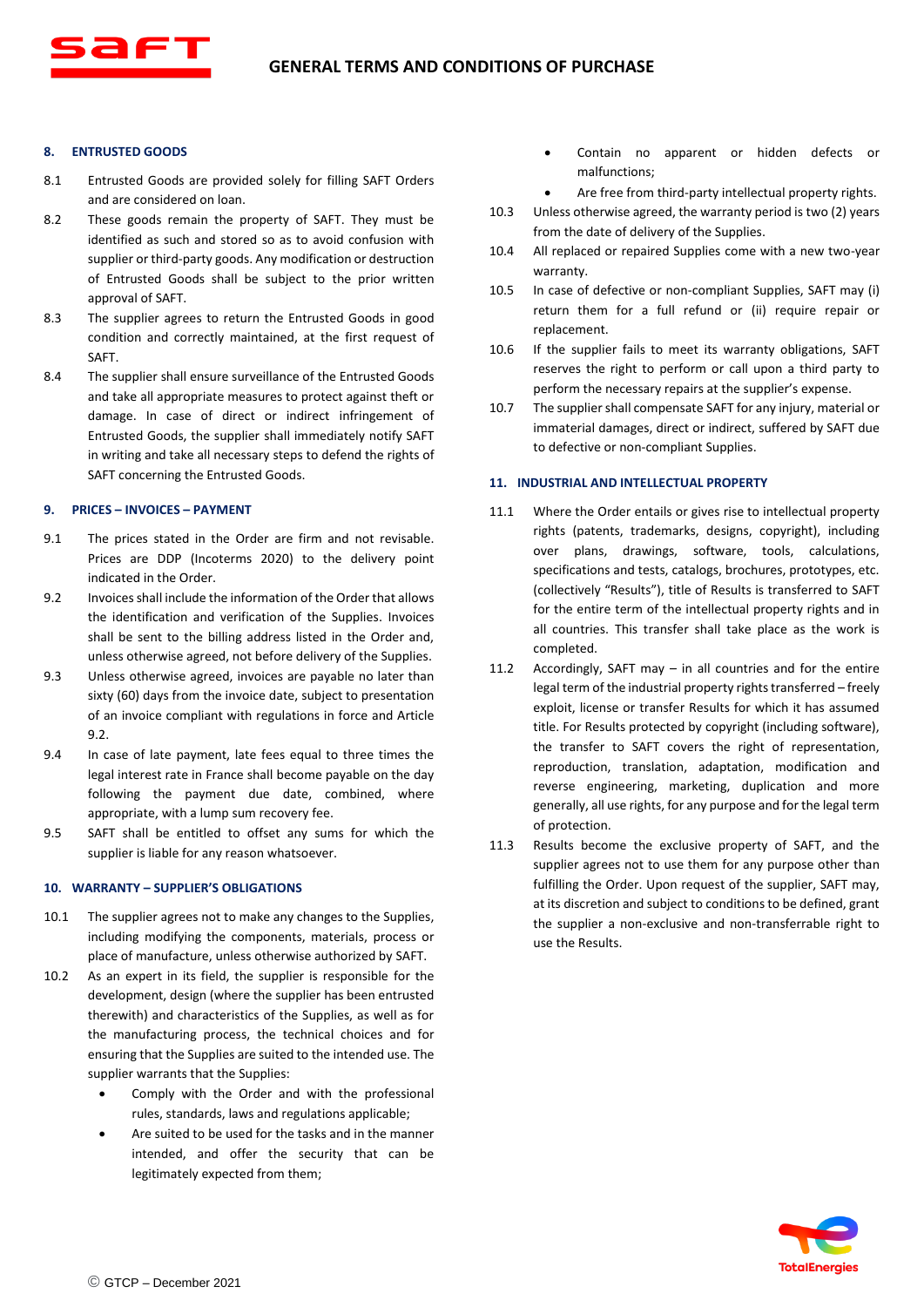- 11.4 For the legal term of the intellectual property rights and in all countries, the supplier shall grant SAFT free, non-exclusive, irrevocable and transferrable usage rights, with the right to sub-license, on the patents, software, processes and techniques developed independently of the Order that are necessary for use of the Supplies.
- 11.5 The supplier warrants that it holds the intellectual property rights on the Results referred to in Articles 11.1 and 11.2 and holds SAFT harmless against any third party claim related to these rights. As such, the supplier shall bear the cost of defending SAFT and all consequences, including fees and convictions that may arise for SAFT.

# **12. LIABILITY - INSURANCE**

- 12.1 The supplier is responsible for any damage or loss suffered by SAFT or by a third party due to the failure to fulfill or inadequate fulfillment of the Order. Accordingly, the supplier shall compensate SAFT for all prejudices suffered and hold SAFT harmless against all third party claims.
- 12.2 The supplier agrees to take out and maintain a general liability insurance policy to cover damage that may be caused to SAFT property or personnel and shall provide proof of insurance upon request.

### **13. CONFIDENTIALITY**

- 13.1 All information, which SAFT provides to the supplier for the purpose of fulfilling the Order, shall be considered strictly confidential, without SAFT having to specify or label it as such.
- 13.2 The information may only be used for the Order. The supplier shall take all necessary steps to ensure that no information is disclosed or revealed to a third party.
- 13.3 This confidentiality obligation shall continue to apply for a period of five (5) years following fulfillment of the Order. Once the Order has been completed, the supplier shall return to SAFT all documents pertaining to the Order, confidential or otherwise, at first request, without keeping a copy.

#### **14. ACCESS TO SUPPLIER AND/OR SUBCONTRACTOR FACILITIES**

On reasonable notice and during business hours, the supplier shall grant SAFT and its customers' access to its facilities for the purpose of verifying Supplies and quality control.

### **15. ASSIGNMENT – SUBCONTRACTING**

- 15.1 The supplier agrees not to transfer or assign all or part of the Order as well as the rights and obligations thereunder to a third party without the prior written consent of SAFT.
- 15.2 The supplier agrees not to subcontract the Order. However, if the supplier is authorized to subcontract, it agrees to pass on the obligations contained in the Order to its subcontractors.
- 15.3 Notwithstanding SAFT authorization to subcontract, the supplier remains solely responsible towards SAFT for outsourced manufacture of Supplies and may not invoke subcontractor failure to limit its liability.

### **16. TERMINATION**

- 16.1 SAFT may terminate the Order *ipso jure* by registered letter with acknowledgment of receipt in the following cases:
	- Failure of the supplier to remedy a breach of a material obligations within fifteen (15) days after written notice sent by registered letter with acknowledgement of receipt requiring the remedy;
	- *Force majeure* lasting over one month from notification by one party to the other.
- 16.2 In addition, if the supplier fails to comply with Articles 21 and 22, SAFT may immediately terminate the Order without penalty and without prejudice to the damages it is entitled to receive.

## **17. FORCE MAJEURE**

- 17.1 An event that is unavoidable, unpredictable and beyond the control of the parties shall be considered as a *force majeure*.
- 17.2 The party shall immediately notify the other party, with written confirmation no later than fifteen (15) calendar days following the occurrence of a *force majeure* that prevents it from performing its obligations under the Order.
- 17.3 Obligations whose performance is rendered impossible due to *force majeure* are suspended for the duration of the event. The party invoking *force majeure* shall take all steps to limit the negative impact of the event on the other party.

#### **18. APPLICABLE LAW – DISPUTE SETTLEMENT**

Orders shall be governed by the laws of France. The parties expressly waive application of the 1980 Vienna Convention on the international sale of goods. Any dispute between the parties shall be referred to the courts within the jurisdiction of the Paris Court of Appeal (*Cour d'appel de Paris*).